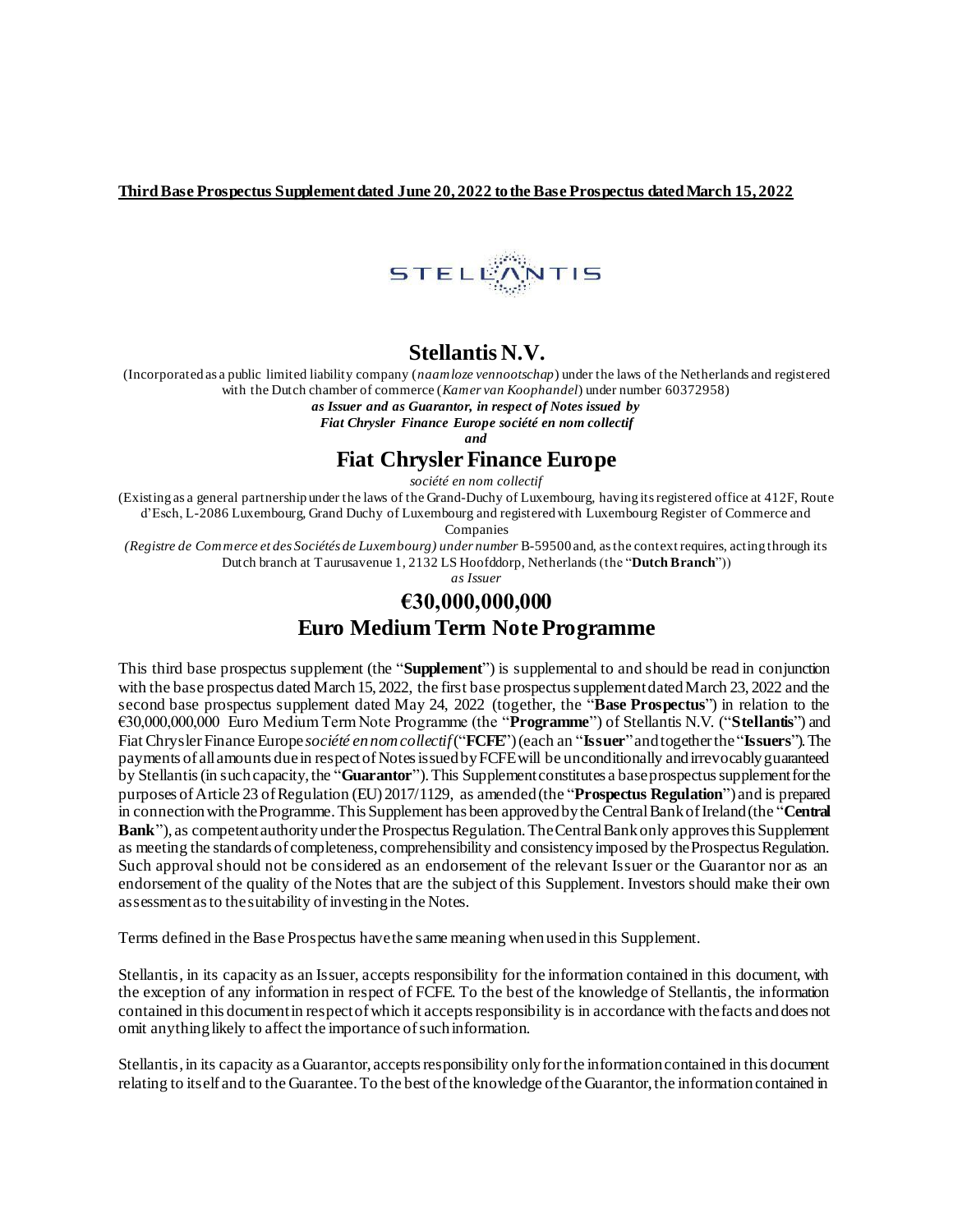those parts of this document relating to itself and to the Guarantee is in accordance with the facts and does not omit anything likely to affect the importance of such information.

FCFE accepts responsibility for the information contained in this document, with the exception of any information in respect of Stellantis when the latter is acting as an Issuer. To the best of the knowledge of FCFE, the information contained in this document in respect of which it accepts responsibility is in accordance with the facts and does not omit anything likely to affect the importance of such information.

### **Purpose of this Supplement**

This Supplement constitutes a supplement to the Base Prospectus pursuant to Article 23 of the Prospectus Regulation for the purpose of updating the section "Stellantis – Credit Rating" and the section "Stellantis – Recent Development" in the Base Prospectus to reflect various recent developments.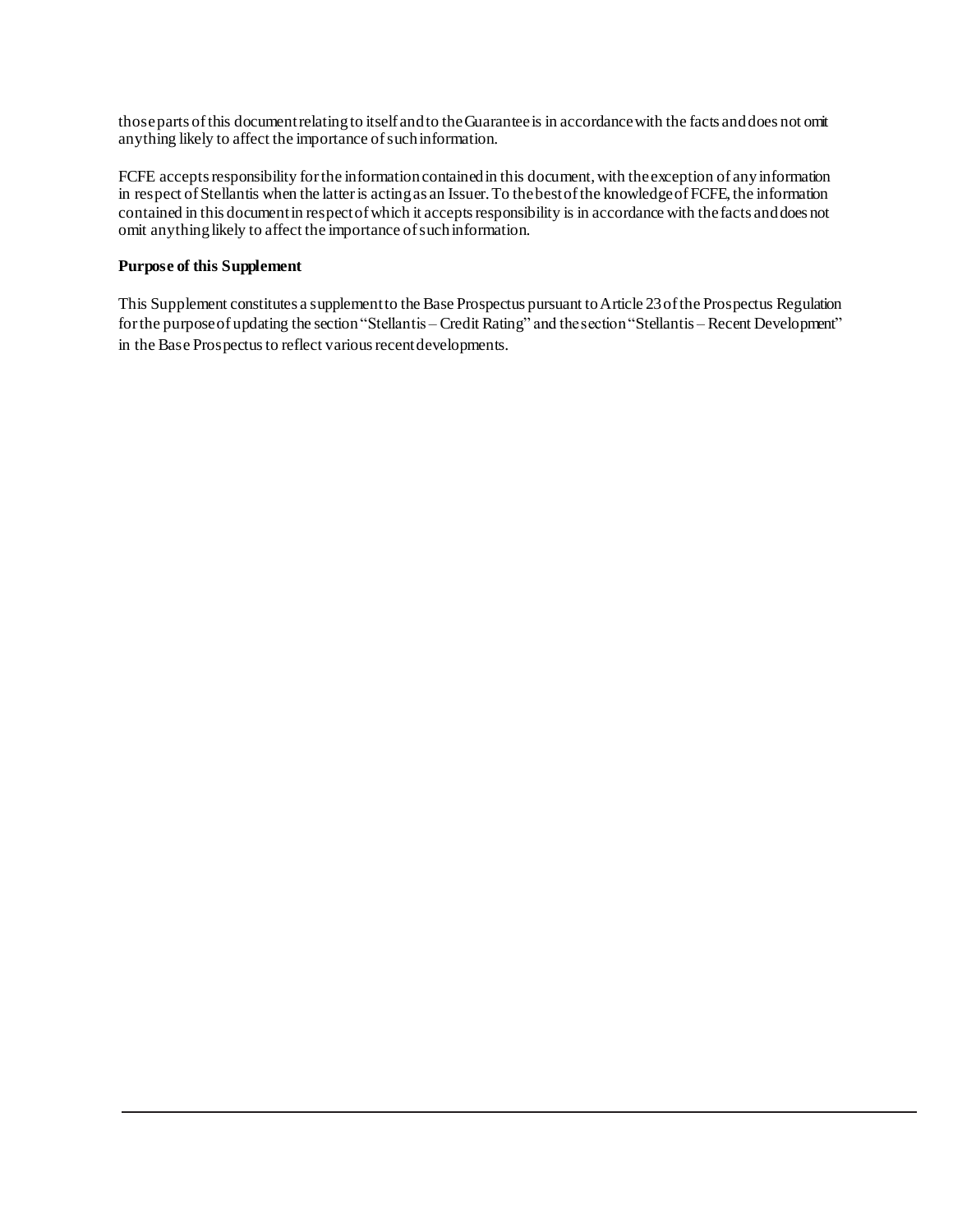#### **Update to Stellantis**

*In connection with the withdrawal of the Company from the solicitedDBRS rating, the subsection entitled "Credit Rating" in the section entitled "Stellantis" on page 125 of the Base Prospectus shall be deleted in its entirety and replaced as follows:*

"The Company is currently rated with the following corporate credit ratings:

- Baa3 with a positive outlook from Moody's Deutschland GmbH ("**Moody's**");
- BBB with a stable outlook from S&P Global Ratings Europe Limited ("**Standard & Poor's**"); and
- BBB- with a positive outlook from Fitch Ratings Ltd ("**Fitch**")."

*The following information shall be added to the subsection entitled "Recent Development" in the section entitled "Stellantis" starting on page 125 of the Base Prospectus:*

#### "*FCA US LLC reaches agreement with U.S. attorney's office to resolve diesel emissions investigation*

FCA US LLC has agreed to a settlement that resolves a U.S. Department of Justice criminal investigation involving approximately 101,482 vehicles from model-years 2014 to 2016 equipped with second-generation EcoDiesel V-6 engines. The agreement, which is subject to U.S. federal court approval, includes a guilty plea, a fine of U.S.\$96.1 million, and the forfeiture of U.S.\$203.6 million in gains derived from the conduct. Consumer claims related to the subject vehicles have already been resolved, and no additional recalls are required. As described in Note 26 "*Guarantees granted, commitments and contingent liabilities*" within the Stellantis 2021 Consolidated Financial Statements, approximately  $\epsilon$ 266 million (U.S.\$301 million) was previously accrued related to this matter, which is sufficient to cover the forfeiture and penalty imposed by the plea agreement."

*The subsection entitled "Litigation" in the section entitled "General Information" on page 147 of the Base Prospectus shall be deleted in its entirety and replaced as follows:*

#### "**Litigation**

Except as disclosed under the section entitled "Legal Proceedings" contained in the Stellantis 2021 Annual Report, Note 26 "*Guarantees granted, commitments and contingent liabilities*" within the Stellantis 2021 Consolidated Financial Statements, incorporated by reference herein, and in the sub-section entitled "Recent Developments" in the section entitled "Stellantis" of this Base Prospectus, none of the Issuers nor the Guarantor nor any other member of the Company is or has been involved in any legal, governmental or arbitration proceedings (including any proceedings which are pending or threatened of which the Issuers or the Guarantor are aware) which is reasonably likely to have or have had in the 12 months preceding the date of this document a significant effect on the financial position or profitability of the Issuers, the Guarantor or the Company."

#### **General Information**

Neither Stellantis' website nor its content form part of this Supplement. Copies of all documents incorporated by reference in the Base Prospectus can be obtained free of charge from the registered office of Stellantis or FCFE and at the offices of the paying agents. Non-incorporated parts of any document are either not relevant for an investor or are covered elsewhere in the Base Prospectus.

To the extent that there is any inconsistency between (a) any statement in this Supplement or any statement incorporated by reference into the Base Prospectus by this Supplement and (b) any other statement in, or incorporated by reference in, the Base Prospectus, such statements described in clause (b) will be deemed to be superseded by such statements described in clause (a).